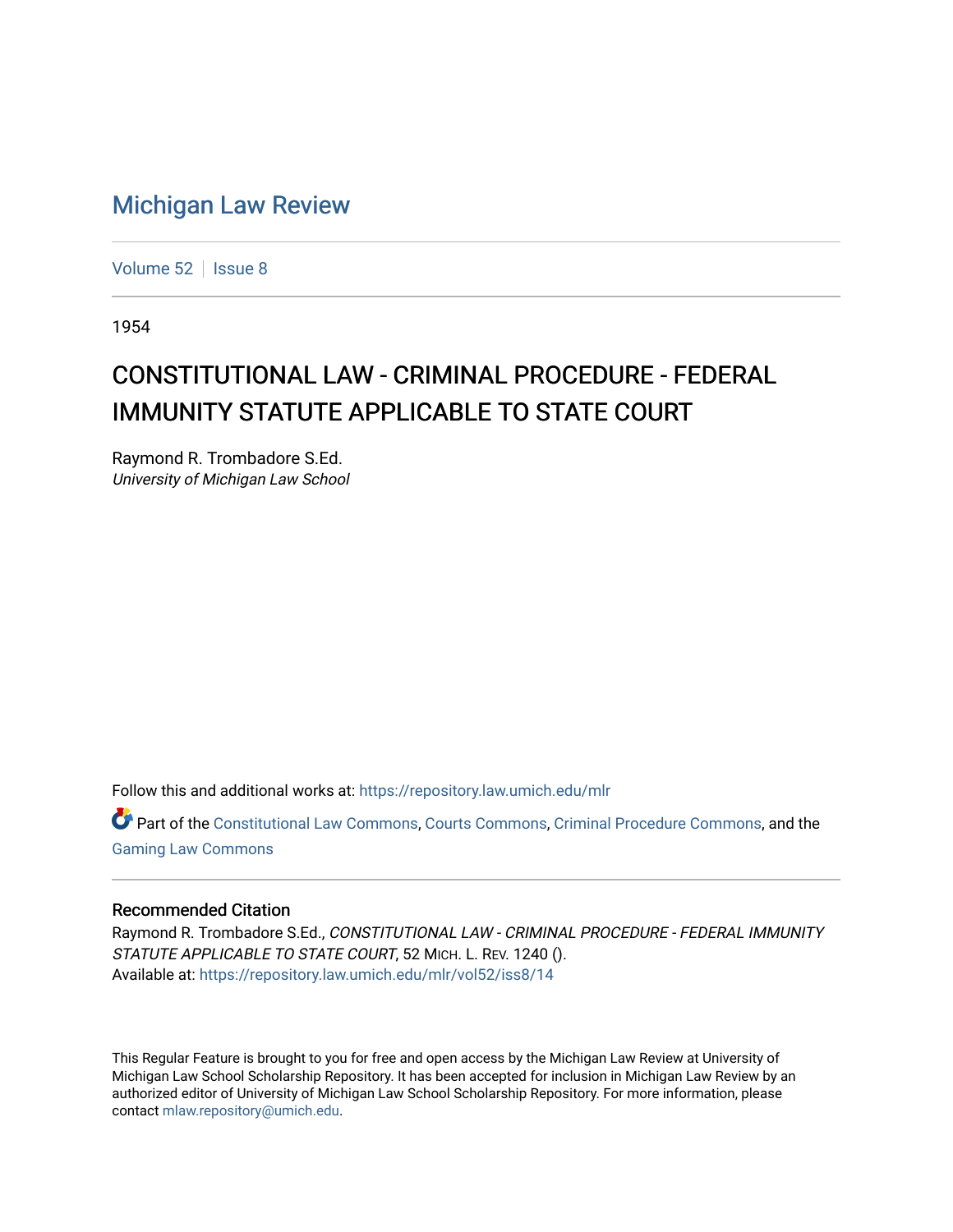CONSTITUTIONAL LAW - CRIMINAL PROCEDURE - FEDERAL IMMUNITY STATUTE APPLICABLE TO STATE CoURTs-ln response *to* a summons, petitioner appeared *to* testify before a congressional committee investigating crime, and confessed to having run a gambling business in Maryland. This confession was used in the criminal court of Baltimore to convict petitioner of conspiring to violate the state's anti-lottery laws. The conviction was affirmed by the Court of Appeals of Maryland,<sup>1</sup> which rejected petitioner's contention that use of the committee testimony was forbidden by a federal statute which provides that no testimony given by a witness in congressional inquiries "shall be used as evidence in any criminal proceeding against him in any court."2 On certiorari the United States Supreme Court *held,* reversed. The federal statute proscribing the incriminating use of testimony given by witnesses in congressional inquiries applies to state courts as well as to federal courts, without necessity of a claim by the witness of a constitutional privilege as to each question asked of him. *Adams-v. Maryland,* 347 U.S. 179, 74 S.Ct. 442 (1954).

1 Adams v. State, (Md. 1953) 97 A. (2d) 281.

<sup>218</sup> U.S.C. (Supp. V, 1952) §3486: ''No testimony given by a witness before either House, • • • or before any joint committee established by a joint or concurrent resolution of the two Houses of Congress, shall be used as evidence in any criminal proceeding against him in any court, except in a prosecution for perjury committed in giving such testimony. But an official paper or record produced by him is not within the said privilege."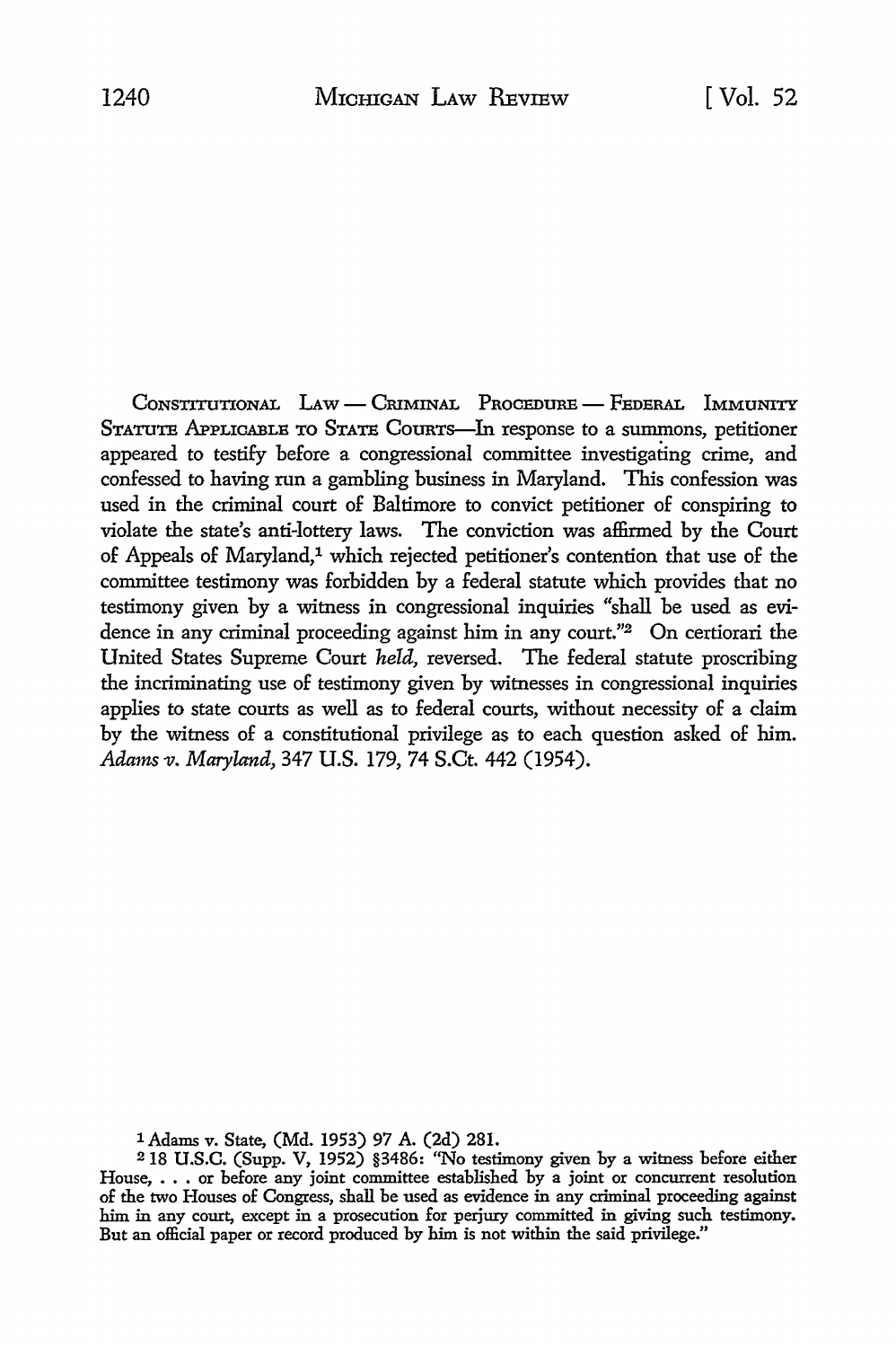Federal immunity statutes<sup>3</sup> originally stemmed from the need for effective power to compel testimony. The Fifth Amendment guarantee against self-incrimination<sup>5</sup> made necessary a formula whereby the legislature could require an exchange of the constitutional privilege of silence for a statutory immunity from prosecution.6 Initially, the immunity statufe applicable to congressional investigations<sup>7</sup>provided that a witness should not be prosecuted ". . . for any fact or act touching which he shall be required to testify,"8 but because this general pardoning power was quickly abused, $9$  the statute was amended and narrowed to its present form,<sup>10</sup> proscribing subsequent incriminating use of actual testimony, but permitting use of this testimony to ferret out other admissible evidence. Although this more limited immunity was effective to preclude the potential of "gratuities to crime,"11 the original purpose of the legislation was frustrated, for it was held in *Counselman v. Hitchcock*<sup>12</sup> that an act not providing complete immunity from prosecution is not broad enough *to*  permit compelling a witness to give incriminating testimony. Despite this frustration of purpose the statute has remained in force in its modified version<sup>18</sup> and has been held effective to immunize testimony given before congressional investigating committees.14 The claim that it was not intended to extend immunity to witnesses who could not be compelled to testify is rejected by the language of the principal case.<sup>15</sup> Likewise rejected is the argument that a claim of the constitutional privilege of silence is a prerequisite to statutory immunity.<sup>16</sup> Although subsequent immunity statutes require such an express claim by the

<sup>3</sup> For a listing of these statutes see 8 WIGMORE, EVIDENCE, 3d ed., §2281, n.11 (1940).<br><sup>4</sup> Cong. GLOBE, 34th Cong., 3d sess., p. 403 et seq. (1857).

 $5 \text{ U.S.}$  Const., amend. V: " $\ldots$  nor shall any person  $\ldots$  be compelled in any criminal  $5 \text{ U.S.}$  Const., amend. V: " $\ldots$  nor shall any person  $\ldots$  be compelled in any criminal case to be a witness against himself.  $\ldots$ ."

6 Statutes compelling witnesses to testify where the immunity afforded is co-extensive with the privilege surrendered have been upheld. See Brown v. Walker, 161 U.S. 591, 16 S.Ct. 644 (1896).

7 A literal reading of the Fifth Amendment would confine the guarantee against compulsory self-incrimination to "criminal proceedings" but construction has been broad and inclusive of quasi-judicial proceedings. See Corwin, "The Supreme Court's Construction of the Self-Incrimination Clause," 29 MICH. L. REV. 1 (1930).

s 11 Stat. L. 156 (1857).

<sup>9</sup>See CoNG. GLOBE, 37th Cong., 2d sess., p. 364 (1862).

10 Note 2 supra.

11Heike v. United States, 227 U.S. 131, 33 S.Ct. 226 (1913).

12 142 U.S. 547, 12 S.Ct. 195 (1892).

18 Proposed amendment of 18 U.S.C. §3486 has been introduced in the Senate in the form of S. 16, 83d Cong., 1st sess. (1953), and in the House in H. R. 6899, 83d Cong., 2d sess. (1954). Both proposals would grant a witness immunity with respect to transactions, matters, or things concerning which, after he has claimed his privilege against selfincrimination, he is nevertheless compelled to testify. The House proposal would provide a larger role for the attorney general in granting such immunity.

14 See United States v. Bryan, 339 U.S. 323, 70 S.Ct. 724 (1950).

15 Principal case at 182.

16 Principal case at 181. With respect to waiver of the Fifth Amendment privilege, see Vajtauer v. Immigration Commissioner, 273 U.S. 103, 47 S.Ct. 302 (1927).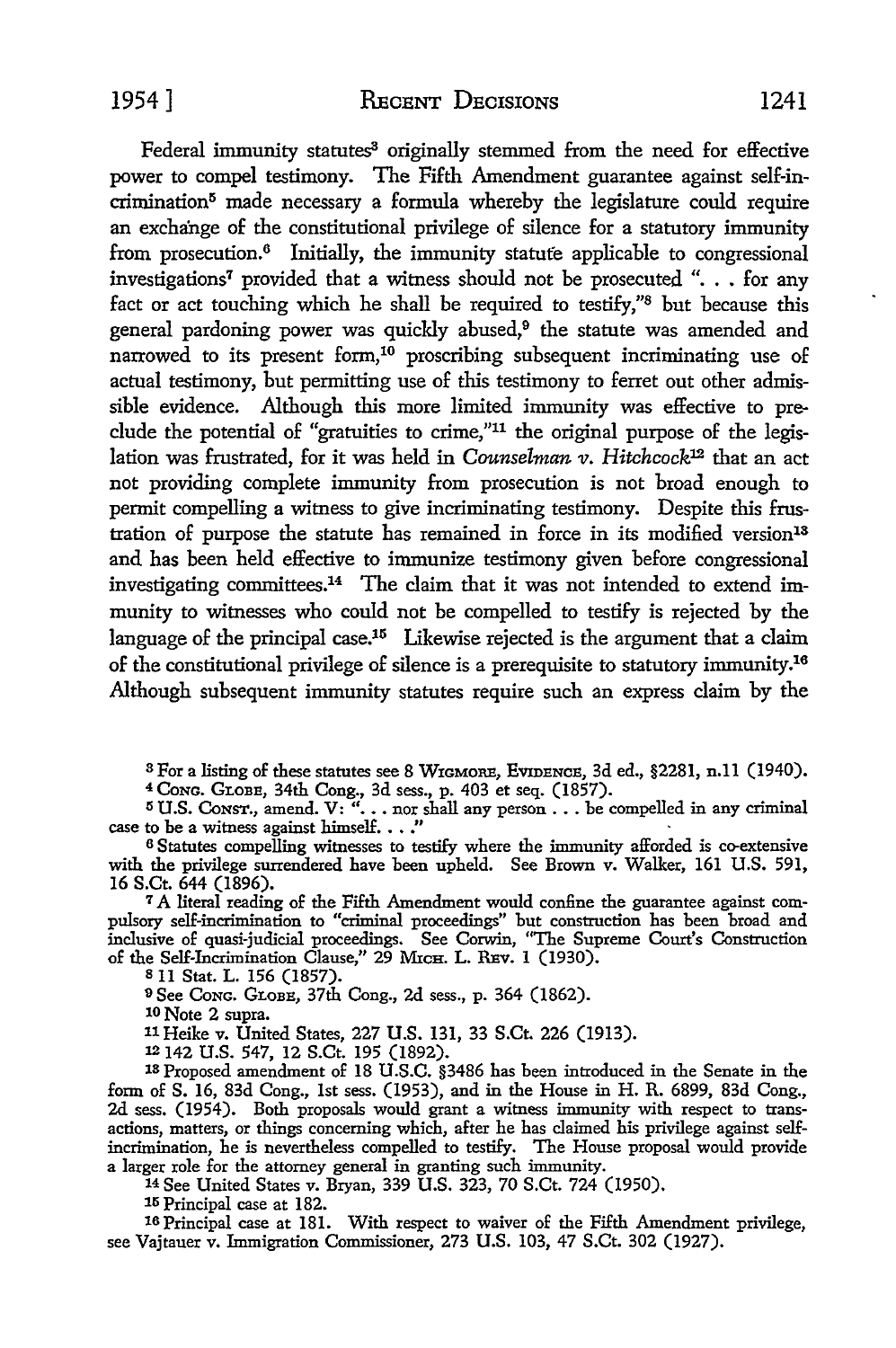witness,<sup>17</sup> earlier decisions were in conflict<sup>18</sup> and it was not until 1942 in *Monia v. United States19* that the Supreme Court held that an express claim was not required. In reaffirming the decision in the *Monia* case, the principal case espouses the "gratuity theory"20 of construction of immunity statutes, requiring only a sufficient showing of compulsion<sup>21</sup> to rebut a claim of waiver.<sup>22</sup> Inasmuch as no language of the act requires an express claim, it would be difficult to justify a more stringent construction.

More significant is the holding of the principal case that the proscription of the immunity act applies to state courts as well as to federal courts.23 This would not seem to affect the rule that prospective state incrimination is no basis for silence in a valid federal investigation<sup>24</sup> and that federal investigators are not required to confer immunity from state prosecution as a prerequisite to compulsory interrogation which touches on state law violations. $25$  Rather, the grant of immunity where state law violations are involved would seem to be a matter of legislative discretion, and not a benefit to which the witness is entitled as a matter of right. Further, the decision does not preclude prosecution by the state authorities, since the immunity extends only to the actual testimony given; the state prosecutor is free to use this testimony as a lead to other admissible evidence.<sup>26</sup> In effect, the Court holds that the power to legislate rules of evi-

17 See the dissenting opinion of Justice Frankfurter in United States v. Monia, 317 U.S. 424 at 431, 63 S.Ct. 409 (1942), which notes seventeen regulatory measures enacted between 1933 and 1942 that require an express claim of privilege. Note that the proposed amendment of 18 U.S.C. §3486, discussed in note 13 supra, would likewise require an express claim of privilege.

18 Taking the view that immunity statutes should be strictly construed were Johnson v. United States, (4th Cir. 1925) 5 F. (2d) 471; United States v. Lay Fish Co., (D.C. N.Y. 1929) 13 F. (2d) 136; United States v. Skinner, (D.C. N.Y. 1914) 218 F. 870. Holding the wording of the statutes to be controlling were United States v. Goldman, (D.C. Conn. 1928) 28 F. (2d) 424; United States v. Ward, (D.C. Wash. 1924) 295 F. 576; United States v. Pardue, (D.C. Tex. 1923) 294 F. 543. 10 317 U.S. 424, 63 S.Ct. 409 (1943).

20 For an analysis and comparison of the "gratuity'' and "exchange" theories of construction of immunity statutes see Dixon, "The Fifth Amendment and Federal Immunity Statutes," 22 GEO. WASH. L. REV. 447, 554 at 557-564 (1954).

21 Petitioner "was not a volunteer. He was summoned. Had he not appeared he could have been fined and sent to jail. 2 U.S.C. §192." Principal case at 181.

22 Justice Jackson, concurring, would go further than the majority in the principal case and not even require a minimal showing of compulsion under 18 U.S.C. §3486. For him, the statute in unambiguous language promises protection "to all witnesses, to all testimony, and in all courts." Principal case at 184.

23 See Brown v. Walker, 161 U.S. 591, 16 S.Ct. 644 (1896). See also Grant, "Immunity From Compulsory Self-Incrimination in a Federal System of Government," 9 Temple L. Q. 57, 194 (1934, 1935).

24 United States v. Murdock, 284 U.S. 141, 52 S.Ct. 63 (1931); Feldman v. United States, 322 U.S. 487, 64 S.Ct. 1082 (1944). 25 But see United States v. Di Carlo, (D.C. Ohio 1952) 102 F. Supp. 597.

26 The principal case provides basis for speculation with respect to immunity statutes applicable to federal administrative proceedings under which immunity extends to any matter related to the testimony. These statutes do not use the phrase "in any court" which is construed by the Court in the principal case, but merely provide, as a rule, that "no person shall be prosecuted. . . ."